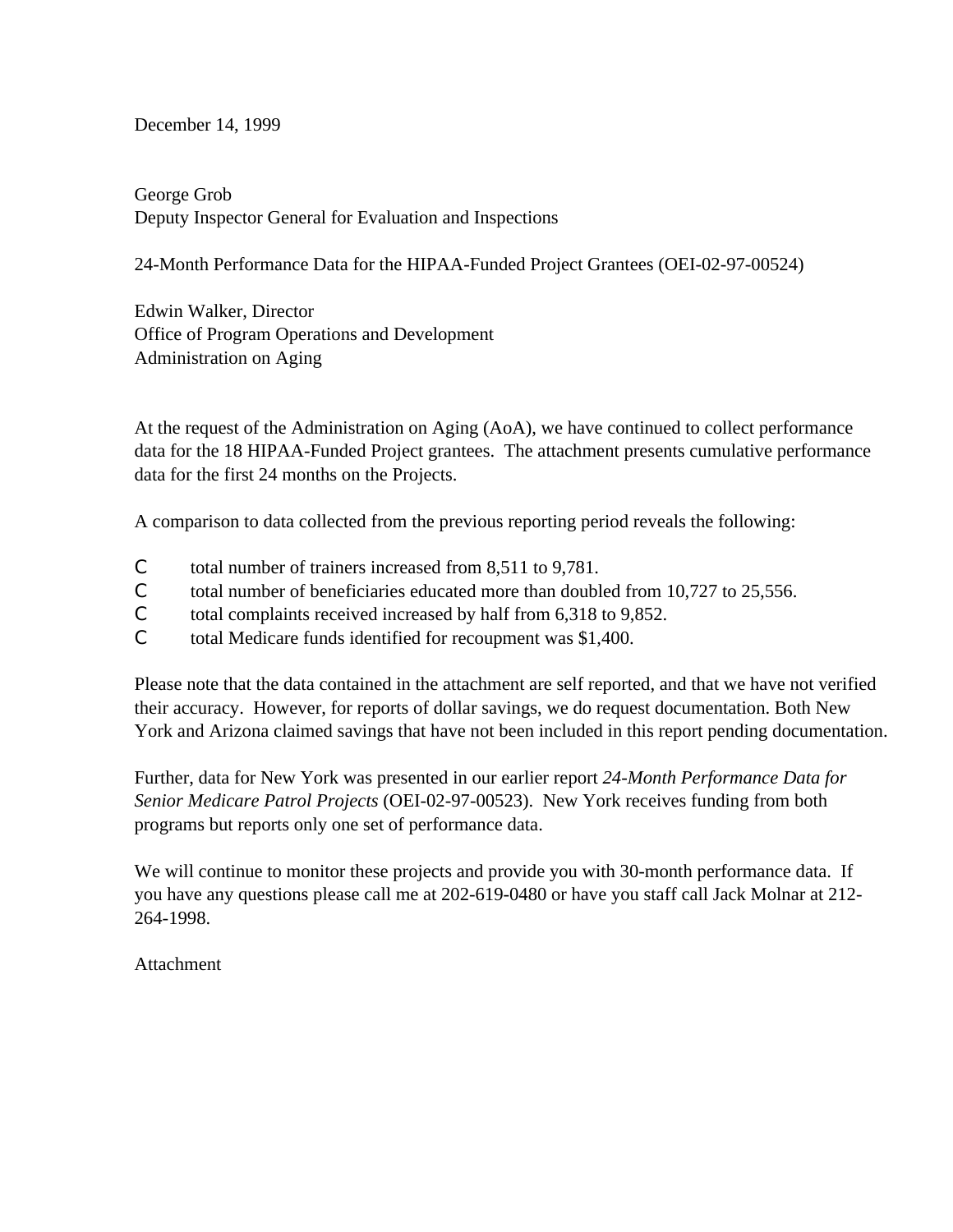## **24-Month Performance Data from the HIPAA-Funded Project Grantees**

| <b>Activity</b>                                                                                                       | ΑZ    | CА    | CO           | FL             | GΑ             | IL              | LA             | МA           | MО       | ΝJ           | (NY)   | ΟH        | OR.          | <b>PA</b> | ΤN        | ΤХ        | VA           | <b>WA</b> | <b>TOTAL</b> |
|-----------------------------------------------------------------------------------------------------------------------|-------|-------|--------------|----------------|----------------|-----------------|----------------|--------------|----------|--------------|--------|-----------|--------------|-----------|-----------|-----------|--------------|-----------|--------------|
| <b>A. Trainers</b>                                                                                                    |       |       |              |                |                |                 |                |              |          |              |        |           |              |           |           |           |              |           |              |
| # of training sessions conducted for<br>network agency staff, volunteers, and<br>others.                              | 60    | 29    | 17           | 15             | 14             | 19              | 13             | 24           | 32       | $\Omega$     | 301    | 11        | 590          | 7         | 3         | 72        |              | 80        | 987          |
| # of network agency staff, including<br><i>v</i> olunteers, trained                                                   | 900   | 1,003 | 20           | 264            | 630            | 655             | 198            | 19           | 1,348    | $\mathbf 1$  | 5,707  | 810       | 290          | 275       | 95        | 1,069     | 80           | 421       | 8,078        |
| t of other staff and volunteers trained                                                                               | 98    | 119   | $\bf{0}$     | 40             | $\mathbf{0}$   | $\Omega$        | 319            | $\mathbf{0}$ | $\bf{0}$ | $\mathbf{0}$ | 1,609  | 8         | 300          | $\bf{0}$  | 20        | 799       | $\bf{0}$     | <b>DK</b> | 1,703        |
| <b>Total trained</b>                                                                                                  | 998   | 1,122 | 20           | 304            | 630            | 655             | 517            | 19           | 1,348    | $\mathbf{1}$ | 7,316  | 818       | 590          | 275       | 115       | 1,868     | 80           | 421       | 9,781        |
| <b>B.</b> Public information                                                                                          |       |       |              |                |                |                 |                |              |          |              |        |           |              |           |           |           |              |           |              |
| <b># of media events conducted</b>                                                                                    | 10    | 47    | $\mathbf{2}$ | 85             | $\overline{7}$ | 16              | Δ              | 9            | $\bf{0}$ | $\mathbf{0}$ | 81     | 1         | 9            | 6         | 3         | 112       | 4            | 119       | 434          |
| # of forums and other public<br>nformation presentations conducted                                                    | 90    | 45    | 27           | 64             | 2              | 3               | $\overline{2}$ | 8            | 11       | 13           | 404    | 40        | $\mathbf{2}$ | 6         | 74        | 64        | 78           | 482       | 1,011        |
| # of persons attending these forums and<br>other public information presentations                                     | 2,576 | 750   | 133,00 5,722 |                | 65             | 32              | 115            | 1,220        | 5,200    | 1,573        | 226,26 | 6,420     | 184          |           | 278 3,706 |           | 2,054 10,384 | 37,31     | 210,59       |
| C. Activities of trainers                                                                                             |       |       |              |                |                |                 |                |              |          |              |        |           |              |           |           |           |              |           |              |
| # of trainers currently promoting<br>awareness and reporting of health care<br>raud and abuse                         | 96    | 22    | 20           | 8              | 6              | 62              | 31             | 19           | 70       | 1            | 1,060  | 30        | 240          | 275       | 63        | 67        | 80           | <b>DK</b> | 1,090        |
| # of education and training sessions<br>conducted by trainers for network<br>agency or for other staff and volunteers | 63    | 20    | 311          | $\overline{2}$ | 2              | 5               | q              | 52           | O        | O            | O      | <b>DK</b> | <b>DK</b>    | 6         | 3         | <b>DK</b> | n            | <b>DK</b> | 473          |
| # of network agency and other staff and<br>volunteers attending these sessions                                        | 153   | 485   | 460          | 11             | 23             | 380             | 181            | 2,205        | 0        | $\Omega$     | ŋ      | <b>DK</b> | <b>DK</b>    | 576       | 285       | <b>DK</b> | $\Omega$     | <b>DK</b> | 4,759        |
| # of sessions conducted by trainers for<br>peneficiaries, family members, care<br>givers, and others                  | 84    | 625   | 32           | 65             | 5              | 62              | 9              | 105          | 9        | $\Omega$     | 1,044  | <b>DK</b> | <b>DK</b>    | 46        | 0         | 12        | 57           | <b>DK</b> | 1,111        |
| # of beneficiaries, family members, care<br>givers, and others attending these<br>essions                             | 2,251 | 1,250 |              | 920 5,723      |                | 141 1,457 1,357 |                | 2,100        | 567      | 0            | 12,758 | <b>DK</b> |              | DK 1,975  | $\bf{0}$  | 283       | 7,532        |           | DK 25,556    |

<sup>1</sup> Total excludes NY which was previously reported as a Senior Medicare Patrol Project.